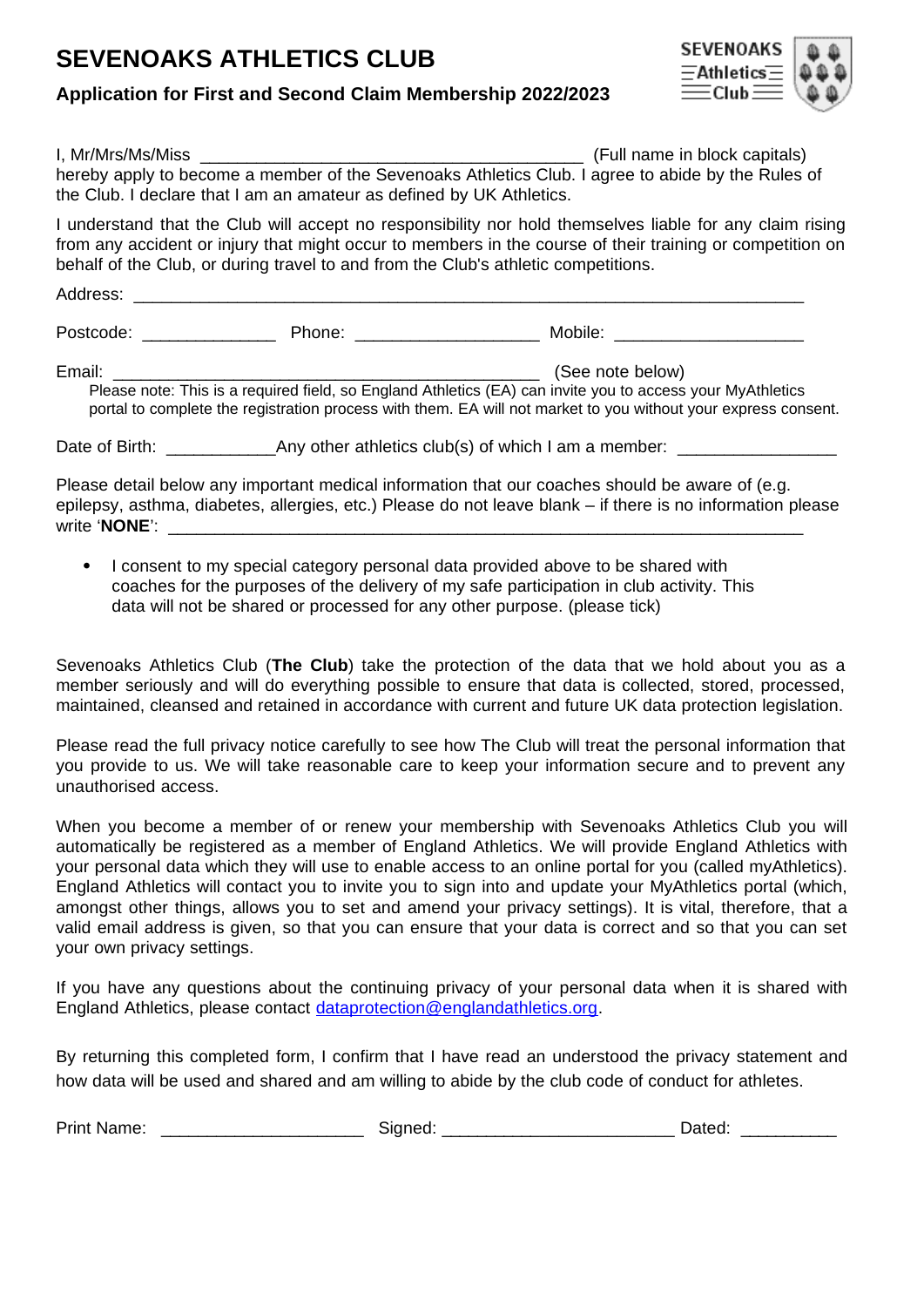#### **Membership Fees 2022/23**

**Annual subscriptions over 17\*** (Including England Athletics membership £16)

| $1st$ member                                                            | f. 39 |
|-------------------------------------------------------------------------|-------|
| $2nd$ and subsequent adult                                              | f. 29 |
| $2^{nd}$ claim membership (registered with EA thru $1^{st}$ Claim Club) | £ 23  |
| Triclub Winter membership (KFL runners only)                            | TRA** |

\*as at  $1<sup>st</sup>$  September in membership year

**\*\***includes for KFL microchip

#### **Please return this form and payment info to Membership Secretary:**

| Kerri Folkesson, <u>membership@7oaks-ac.orq.uk</u> |                           |  |
|----------------------------------------------------|---------------------------|--|
| Account name:                                      | Sevenoaks Athletics Club. |  |
| Account number:                                    | 00000306                  |  |
| Sort Code:                                         | 30-99-80                  |  |
| Reference:                                         | member's name             |  |
|                                                    |                           |  |

(cheques made payable to 'Sevenoaks Athletics Club') Kerri Folkesson, SAC Membership, 22 Stacey Road, Tonbridge TN10 3AR

Any questions: Kerri Folkesson, membership@7oaks-ac.org.uk 01732 350328

**N.B. Subscriptions are due when joining the Club and on 1st April each year.** Full Annual membership fees will be collected from May to December of membership year. Those joining from January will pay for the following membership year and England Athletic registration will be from the 1st April of the membership year.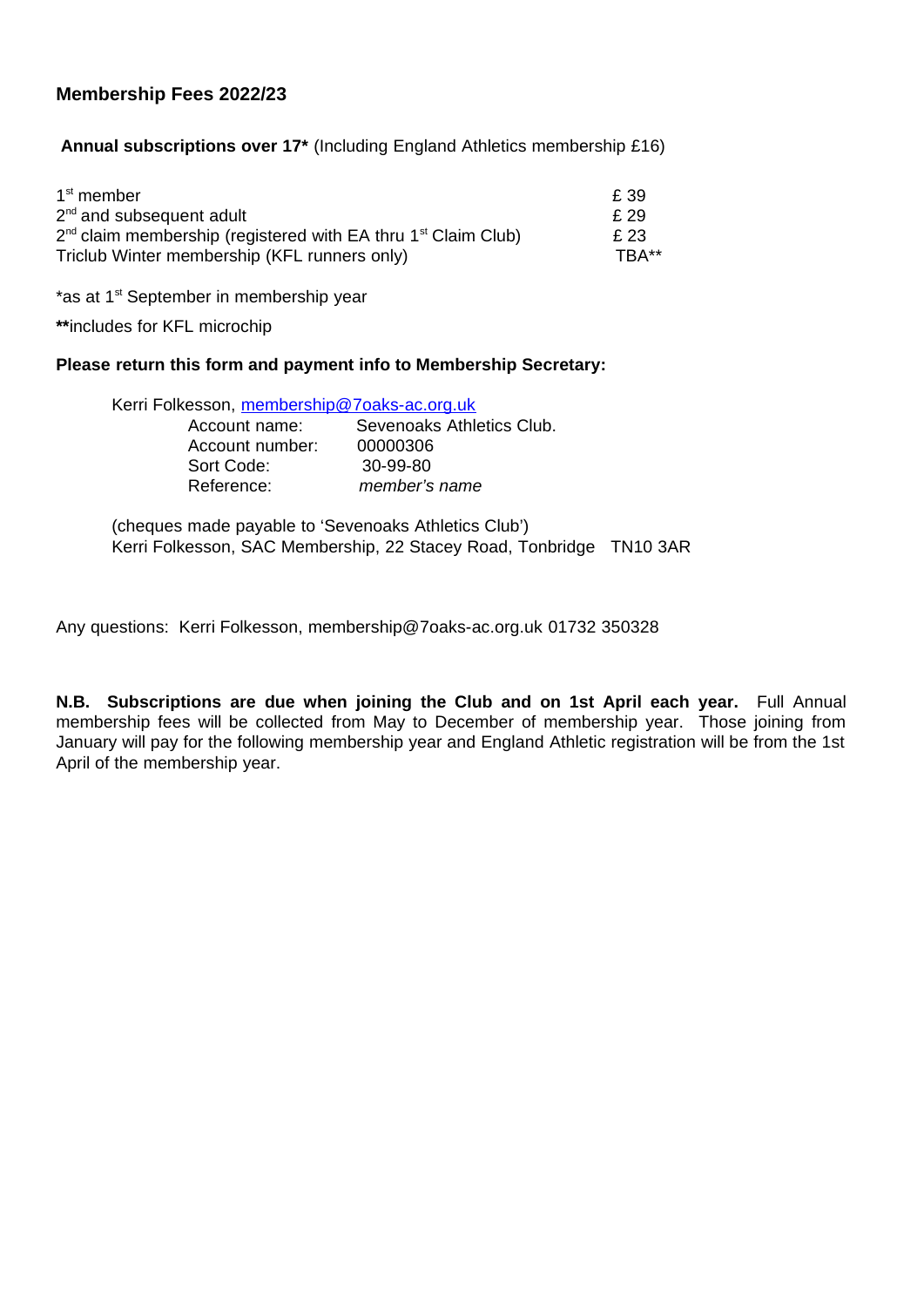## **CODE OF CONDUCT: SENIOR ATHLETES**

As a responsible athlete, I will:

• abide by the UKA and the HCAF Child Safeguarding Policy and Child Safeguarding Procedures

• abide by the UKA and the HCAF Adult Safeguarding Policy and Adult Safeguarding Procedures

• respect the rights of every athlete, coach, technical official and others involved in athletics and treat everyone equitably

• uphold the same sporting values away from sport as I do when I am engaged in athletics

• participate within the rules of the sport, respect decisions of coaches and officials, and demonstrate respect towards fellow athletes

• cooperate fully with others involved in the sport such as coaches, technical officials, team managers, doctors, physiotherapists, sport scientists and representatives of the governing body in my best interests and those of other athletes

• consistently promote positive aspects of the sport and never condone rule violations or the use of prohibited substances

• anticipate and be responsible for my own needs, including being organised, having the appropriate equipment and being on time

- inform my coach of any other coaching that I am seeking or receiving
- act with dignity and display courtesy and good manners towards others
- in no way undermine, put down or belittle other athletes, coaches or practitioners

• avoid swearing and abusive language whilst in athletic venues, at club functions and events, or when as part of a team/squad

- never engage in any inappropriate or illegal behaviour
- challenge and report inappropriate behaviour and language by others
- not misuse or abuse sporting equipment and venues
- not carry or consume alcohol or illegal substances while training or competing in athletics
- maintain strict boundaries between friendship and intimacy with a coach or official
- use safe transport or travel arrangements
- act ethically, professionally and with integrity, and take responsibility for your actions.

# **BREACH OF THE CODE OF CONDUCT**

I understand that if I do not follow the code, action can be taken by my club and I may:

- be asked to apologise for my behaviour
- receive a verbal warning from my coach
- receive a verbal or written warning from the club committee
- be suspended from attending club training sessions
- be suspended from the club
- be required to leave the club.

Print Name: The Communication of Signed: The Communication of Dated:  $\Box$  Dated: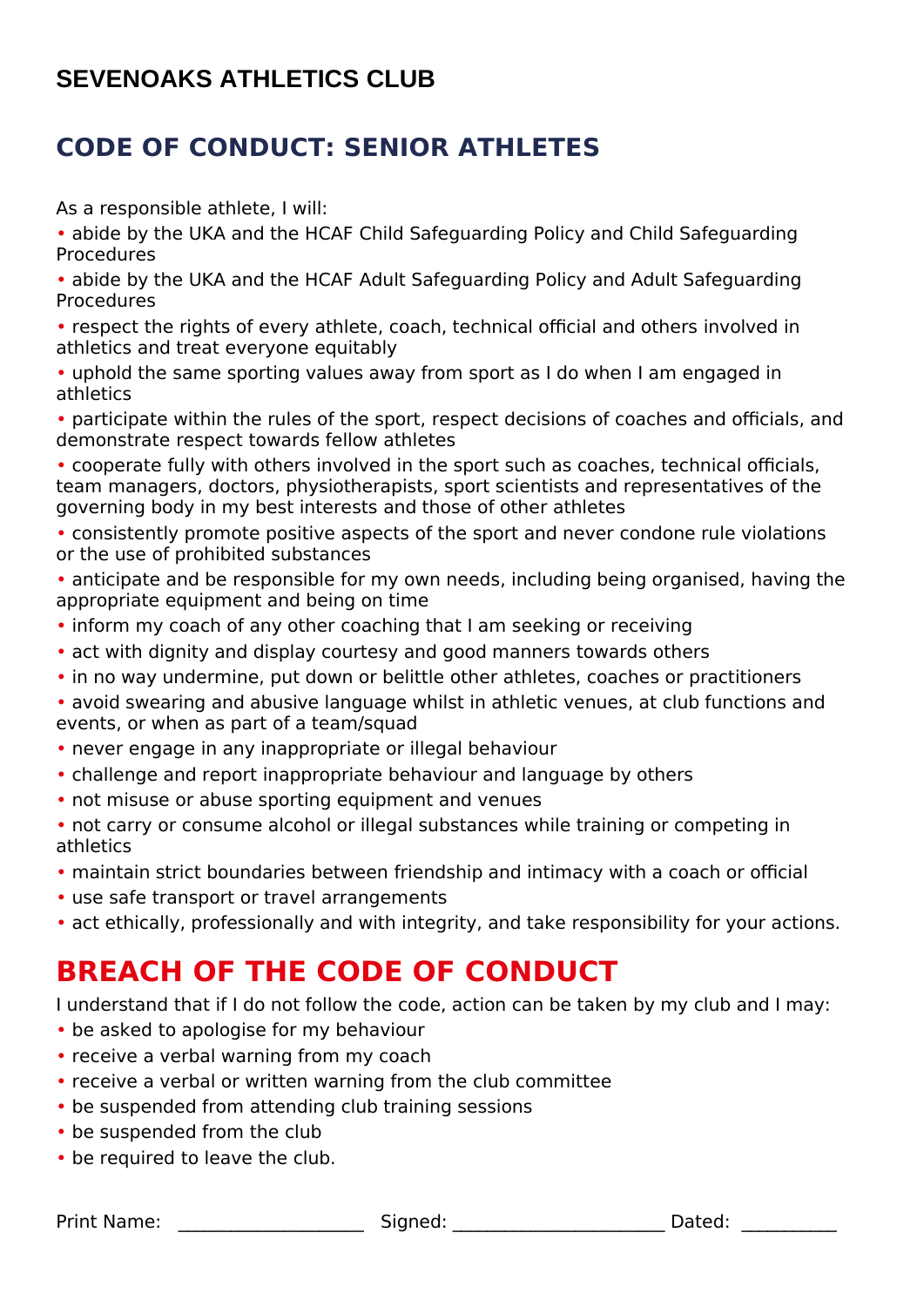### **SEVENOAKS ATHLETICS CLUB**

### **Privacy Notice**

Sevenoaks Athletics Club is committed to protecting and respecting your privacy. For any personal data you provide for the purposes of your membership, The Club is the Data Controller and is responsible for storing and otherwise processing that data in a fair, lawful, secure and transparent way.

#### **What personal data we hold on you**

You may give us information about you by filling in forms at an event or online, or by corresponding with us by phone, e-mail or otherwise. This includes information you provide when you register with the Club, subscribe to our newsletter, or participate in any other discussion form provided by the Club. The information you give us may include your name, date of birth, address, e-mail address, phone number, name of the EA affiliated Clubs with which you are registered and gender (Athletics Data). We may also ask for relevant health information, disability, other data which is classed as special category personal data.

#### **Why we need your personal data**

The reason we need your Athletics Data is to be able to administer your membership, and provide the membership services you are signing up to when you register with the club. Our lawful basis for processing your personal is that we have a contractual obligation to you as a member to provide the services you are registering for.

Reasons we need to process your data include:

#### **For training and competition entry**

- sharing personal data with club coaches or officials to administer training sessions;
- sharing personal data with club team managers to enter events;
- sharing personal data with facility providers to manage access to the track or check delivery standards; and
- sharing personal data with leagues, county associations (and county schools' associations) and other competition providers for entry in events.

#### **For funding and reporting purposes**

- sharing anonymised data with a funding partner as condition of grant funding e.g. Local Authority;
- analysing anonymised data to monitor club trends; and
- sending an annual club survey to improve your experience as a club member.

#### **For membership and club management**

- processing of membership forms and payments;
- sharing data with committee members to provide information about club activities, membership renewals or invitation to social events;
- club newsletter promoting club activity; and
- publishing of race and competition results.

Any special category health data we hold on you is only processed for the purpose(s) of passing health data to coaches to allow the safe running of training sessions. We process this data on the lawful basis of consent. Therefore, we will also need your explicit consent to process this data, which we will ask for at the point of collecting it.

On occasion we may collect personal data from non-members (e.g. any non-member participant who fills in a health disclaimer or form at a taster event. This information will be stored for 180 days after an event and then destroyed securely. Our lawful basis for processing data is consent. Therefore, we will also need explicit consent from non-members to process this data, which we will ask for at the point of collecting it